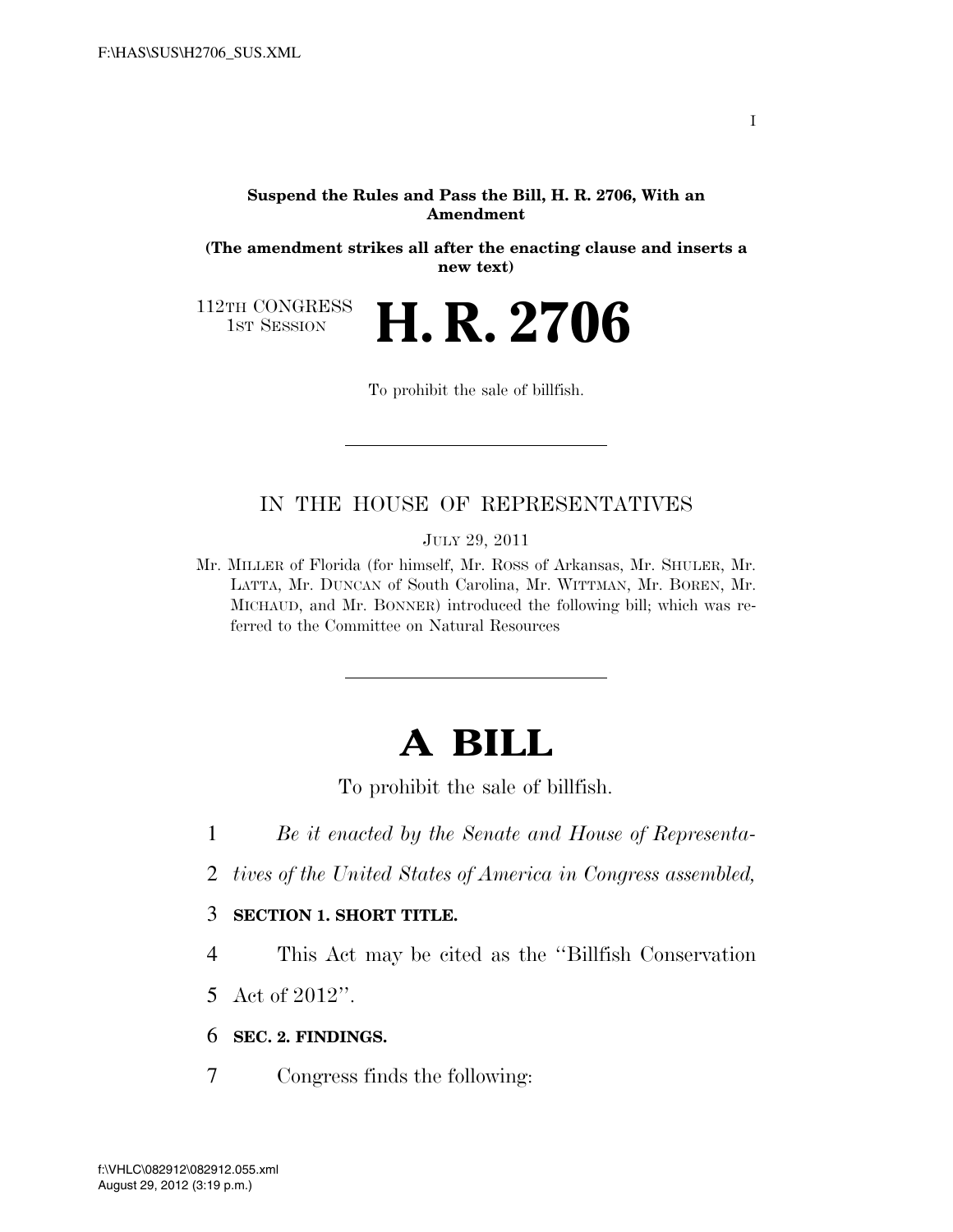$\mathfrak{D}$ 

 (1) The United States carefully regulates its domestic fisheries for billfish and participates in international fishery management bodies in the At- lantic and Pacific. (2) Global billfish populations have declined sig-

 nificantly, however, because of overfishing primarily through retention of bycatch by non-United States commercial fishing fleets.

 (3) Ending the importation of foreign-caught billfish for sale in the United States aligns with U.S. management measures of billfish and protects the significant economic benefits to the U.S. economy of recreational fishing and marine commerce and the traditional cultural fisheries.

#### **SEC. 3. STATEMENT OF CONSTITUTIONAL AUTHORITY.**

 The Congress enacts this Act pursuant to clause 3 of section 8 of article I of the Constitution.

### **SEC. 4. PROHIBITION ON SALE OF BILLFISH.**

 (a) PROHIBITION.—No person shall offer for sale, sell, or have custody, control, or possession of for purposes of offering for sale or selling billfish or products con-taining billfish.

 (b) PENALTY.—For purposes of section 308(a) of the Magnuson-Stevens Fishery Conservation and Manage-ment Act (16 U.S.C. 1858(a)), a violation of this section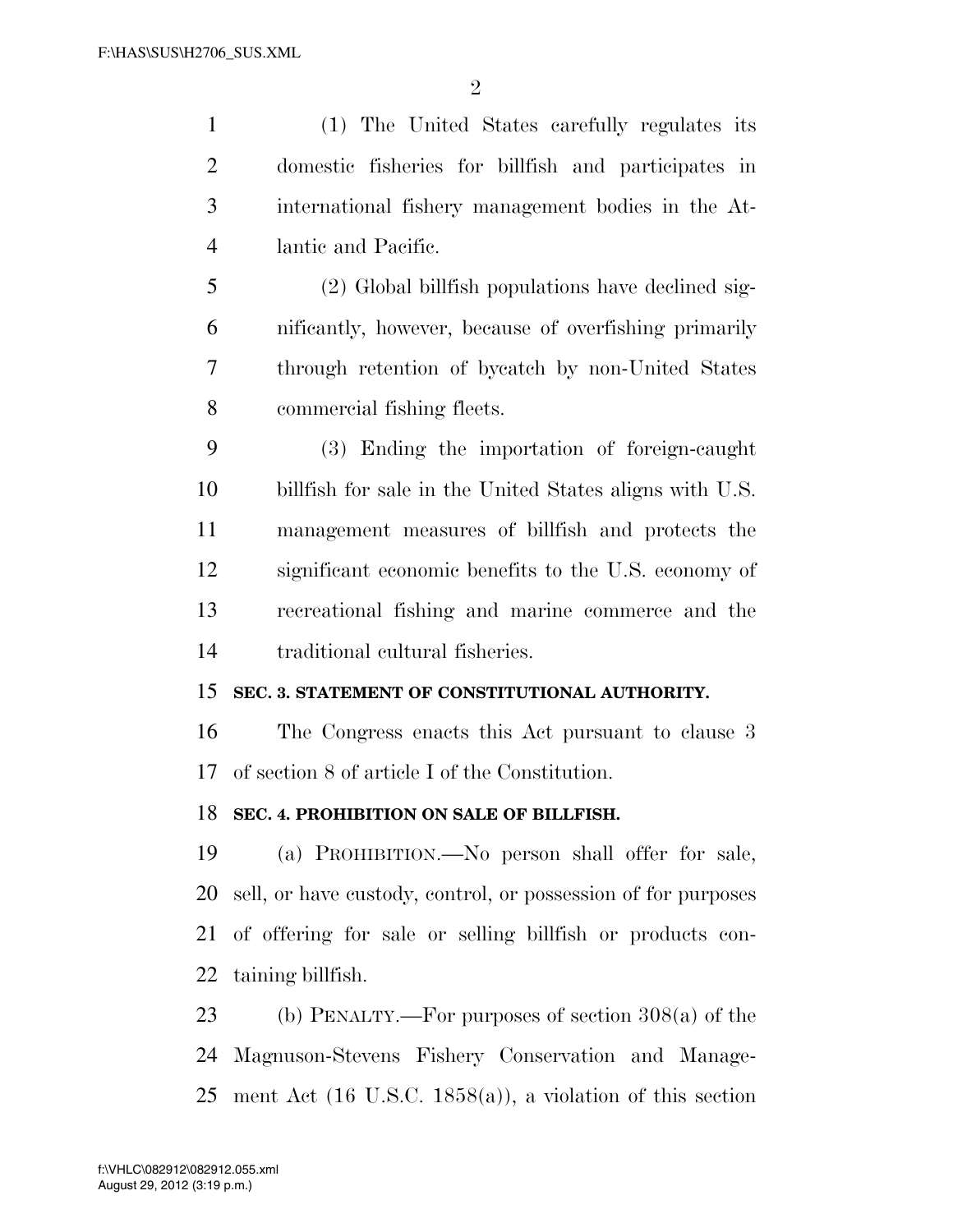shall be treated as an act prohibited by section 307 of that Act (16 U.S.C. 1857).

 (c) EXEMPTIONS FOR TRADITIONAL FISHERIES AND MARKETS.—

 (1) Subsection (a) does not apply to billfish caught by US fishing vessels and landed in the State of Hawaii or Pacific Insular Areas as defined in sec- tion 3(35) of the Magnuson-Stevens Fishery Con- servation and Management Act (16 U.S.C. 1802(35)).

 (2) Subsection (a) does not apply to billfish landed by foreign fishing vessels in the Pacific Insu- lar Areas when the foreign caught billfish is ex- ported to non-US markets or retained within Hawaii and the Pacific Insular Areas for local consumption. (d) BILLFISH DEFINED.—In this section the term "billfish"—

18 (1) means any fish of the species— (A) Makaira nigricans (blue marlin); (B) Kajikia audax (striped marlin); 21 (C) Istiompax indica (black marlin); (D) Istiophorus platypterus (sailfish); (E) Tetrapturus angustirostris (shortbill spearfish); (F) Kajikia albida (white marlin);